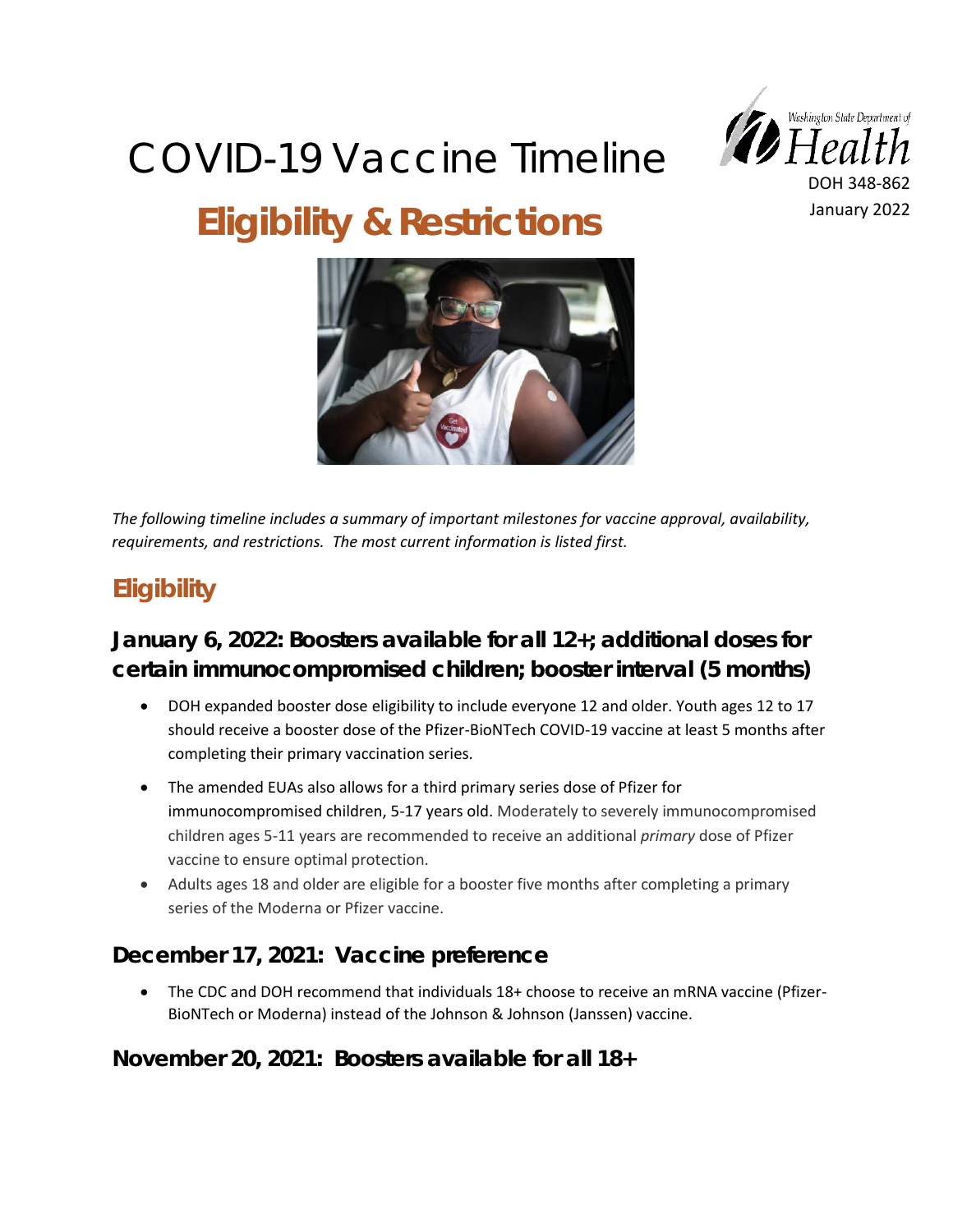- Booster doses of all three COVID-19 vaccine types are authorized and recommended for everyone 18 and older.
- At least six months after receiving both doses of the Pfizer-BioNTech or Moderna COVID-19 vaccine:
	- o Adults aged 50 and older, or those 18 and older living in a long-term care facility, should receive a booster dose.
	- o Those 18 through 49 may receive a booster dose.
- Everyone 18 and older who received the single-dose Johnson & Johnson vaccine should get a booster shot two months after getting vaccinated.

#### **November 3, 2021: Pfizer vaccine approved for children 5+**

• Children 5-11 are now eligible for Pfizer-BioNTech COVID-19 vaccine.

#### **October 22, 2021: Moderna, J&J booster available for high-risk**

- Moderna and J&J booster vaccines are now available for certain high-risk individuals.
	- o At least six months after completing the primary Moderna vaccine series, the following groups of people are eligible for a booster dose:
		- Those 65 and older
		- Those 18 64 who live in long-term care settings
		- Those 18 64 who have underlying medical conditions or those at increased risk of social inequities
		- Those 18 64 who work or live in high-risk settings
	- o At least two months after receiving the single-dose J&J vaccine, it is recommended that everyone 18 and older receive a booster dose.

#### **September 24, 2021: Pfizer booster available for high-risk**

- The Pfizer-BioNTech COVID-19 vaccine booster dose recommended for certain individuals.
	- o At least six months after completing the primary Pfizer vaccine series, the following individuals should receive a booster dose of the Pfizer vaccine:
		- People 65 years of age and older
		- People 18 years of age and older living in a long-term care setting
		- People 50 64 years of age with underlying medical conditions or those at increased risk of social inequities
	- o Additionally, the following individuals who completed a Pfizer vaccine series at least six months ago may receive a Pfizer booster dose, including:
		- People who are 18 49 years of age with underlying medical conditions
		- People 18 64 years of age who are at higher risk of COVID-19 exposure and transmission due to their occupational or institutional setting

#### **August 23, 2021: Pfizer vaccine receives FDA approval**

• The Pfizer-BioNTech COVID-19 vaccine is moved from emergency use authorization to full FDA approval for people age 16+, under the brand name Comirnaty.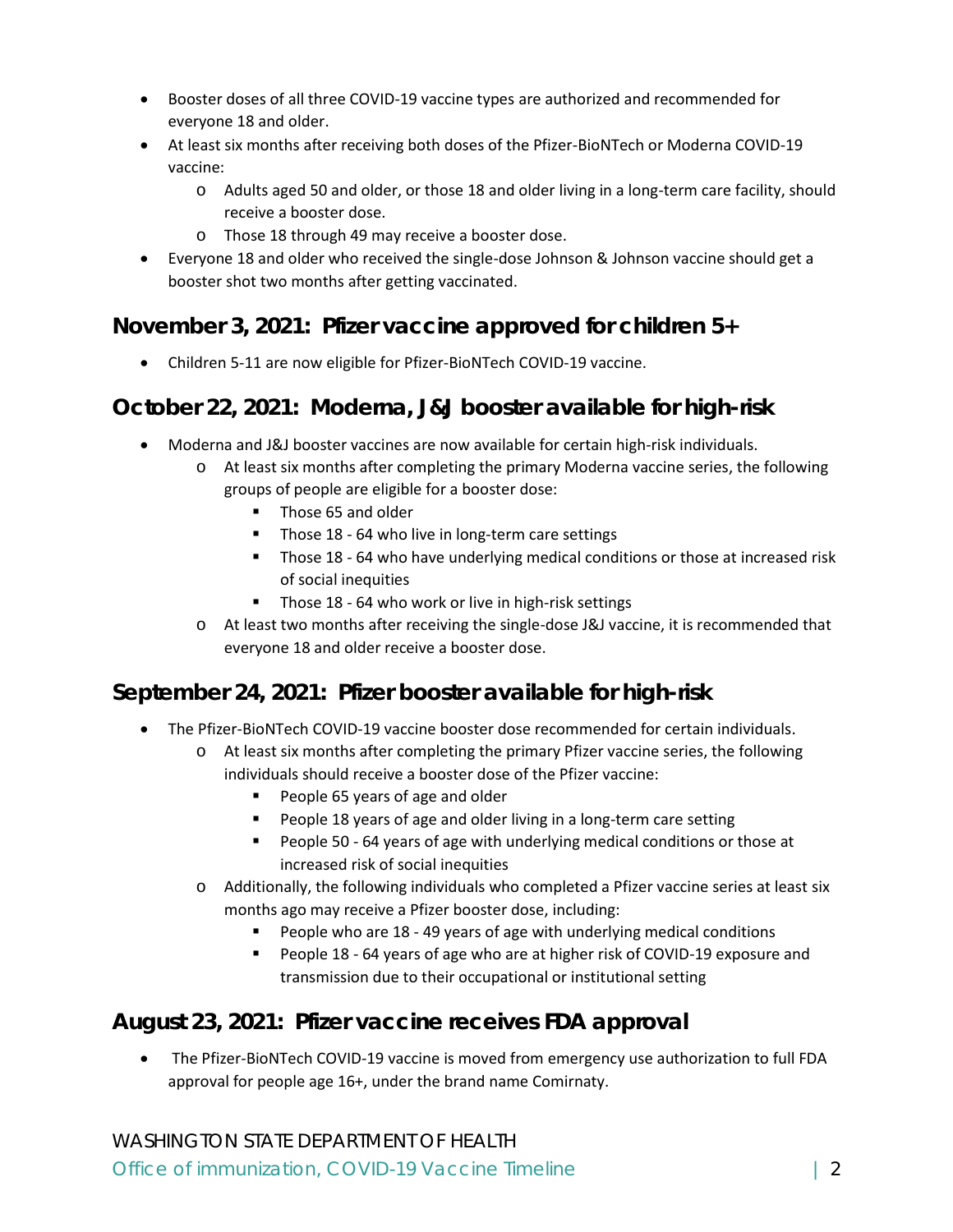#### **August 14, 2021: Immunocompromised individuals**

- A third dose (in the primary series) of Pfizer-BioNTech and Moderna COVID-19 vaccine is recommended for certain immunocompromised individuals.
	- o The third dose is not considered a booster, rather an additional dose for individuals who did not adequately develop immunities with the initial two-dose series. A full list of conditions is [available on the CDC's website](https://www.cdc.gov/vaccines/covid-19/clinical-considerations/covid-19-vaccines-us.html#considerations-covid19-vax-immunocopromised).
	- o A third dose for immunocompromised is only recommended for those who received an mRNA vaccine (Pfizer or Moderna).

#### **May 12, 2021: Pfizer vaccine for adolescents 12+**

• The Pfizer-BioNTech COVID-19 vaccine is now authorized for those 12–17 years old.

#### **April 15, 2021: Vaccine eligibility update**

- The Pfizer-BioNTech COVID-19 vaccine is authorized for age 16+.
- The Moderna and J&J COVID-19 vaccines are authorized for age 18+.

#### **March 31, 2021: Vaccine eligibility update**

- The COVID-19 vaccine is recommended to:
	- o Anyone 16 or older with two or more underlying conditions
	- o Anyone 60 and older
	- o People/staff/volunteers in other congregate settings (such as group homes for people living with disabilities and shelters/service centers for people experiencing homelessness)
	- o Other at-risk critical workers in certain congregate settings (such as restaurants/food services, manufacturing, and construction)

#### **March 17, 2021: Vaccine eligibility update**

- The COVID-19 vaccine is recommended to:
	- o High risk critical workers in congregate settings (agriculture, fishing vessel crews, food processing, grocery stores, prisons/jails/detention centers, public transit)
	- o Remaining first responders
	- o Anyone 16 or older and pregnant
	- o Anyone 16 or older with a disability that puts them at high risk for severe COVID-19 illness

#### **March 2, 2021: Vaccine eligibility update**

- The COVID-19 vaccine is recommended to:
	- o Pre-K and K-12 educators and staff
	- o Child care staff

**January 18, 2021: Vaccine eligibility update** 

WASHINGTON STATE DEPARTMENT OF HEALTH Office of immunization, COVID-19 Vaccine Timeline | 3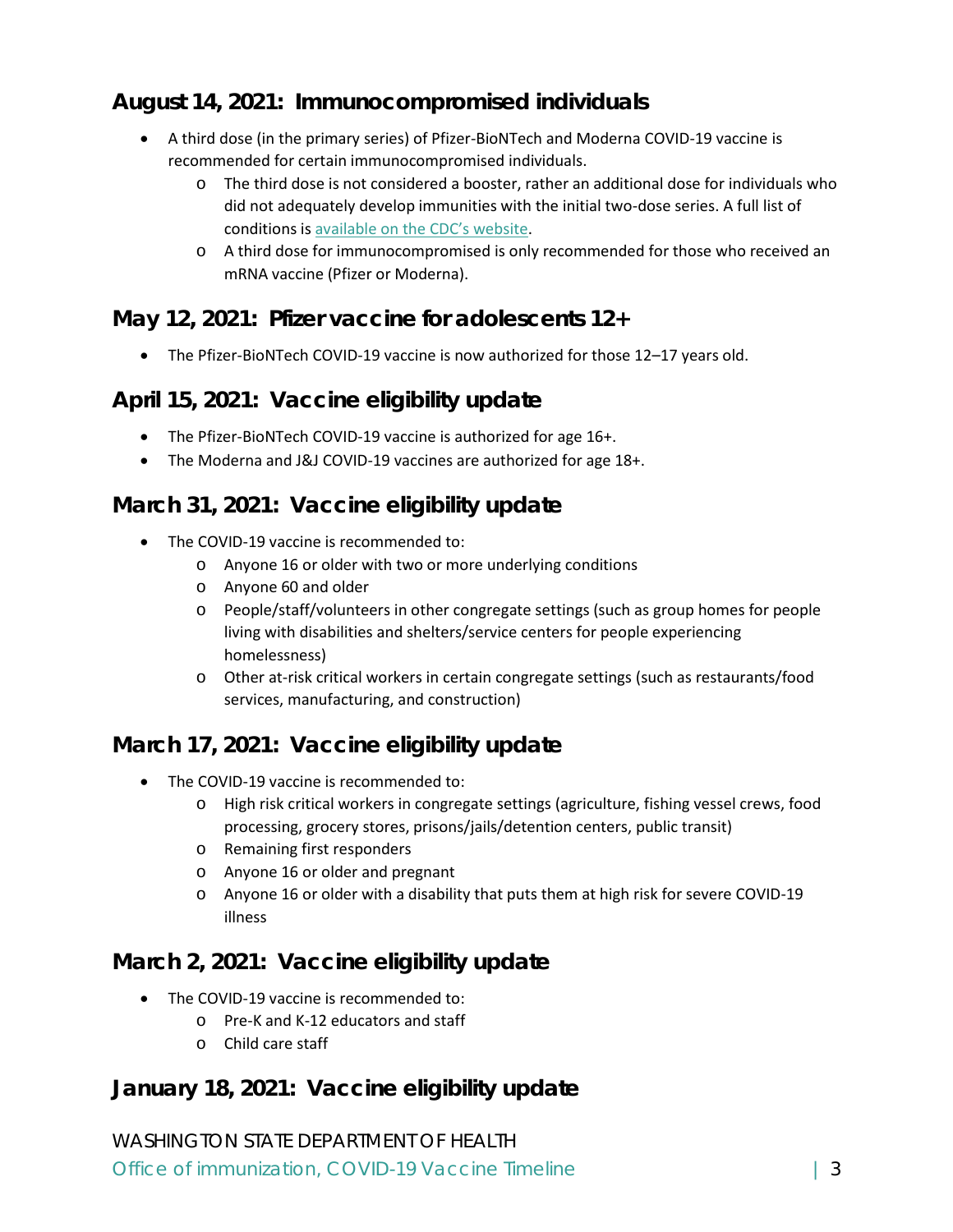- The COVID-19 vaccine is recommended to:
	- o Anyone 65 or older
	- o Anyone 50 or older in a multi-generational household

**December 31, 2020: Vaccine eligibility update** 

- The COVID-19 vaccine is recommended to:
	- o All workers at risk in health care settings

### **December 14, 2020: Vaccine eligibility update**

- The COVID-19 vaccine is recommended to:
	- o High-risk workers in health care settings and high-risk first responders
	- o Residents and staff of nursing homes, assisted living facilities, and other communitybased, congregate living settings where most individuals over 65 years of age are receiving care, supervision, or assistance

## **Restrictions**

#### **December 2, 2021: [International air travel restriction](https://www.governor.wa.gov/sites/default/files/proclamations/proc_20-83.2.pdf)**

• [Restrictions](https://www.cdc.gov/coronavirus/2019-ncov/travelers/testing-international-air-travelers.html) on international airline crew members and travelers two years or older regardless of vaccination status to provide proof of negative COVID-19 test no more than one day before travel or documentation of recovery from COVID-19.

#### **November 15, 2021: [Proof of vaccination, negative test update](https://www.governor.wa.gov/sites/default/files/proclamations/21-16.1%20-%20COVID-19%20-%20Large%20Events%20%28tmp%29.pdf)**

• Everyone aged 12+ at outdoor events or preregistered assembly of 10,000 or more individuals or 1,000 or more individuals at an indoor venue must show negative COVID-19 test or proof of vaccination.

#### **October 25, 2021: Proof of vaccination, negative test**

• [City of Seattle and King County:](https://kingcounty.gov/depts/health.aspx) Ages 12+ at outdoor events of 500 or more people, indoor recreational events or establishments, restaurants, and bars must show negative COVID-19 test or [proof of vaccination.](https://kingcounty.gov/depts/health/covid-19/current-guidance/verify.aspx)

#### **October 18, 2021: [Vaccination requirement](https://www.governor.wa.gov/sites/default/files/proclamations/21-14.3%20-%20COVID-19%20Vax%20WA%20Amendment%20%28tmp%29.pdf)**

• Proclamation "21-14.3 COVID-19 VACCINATION REQUIREMENT" ordered COVID-19 vaccination for firefighters, county and municipal jail staff performing medical functions; licensed health care providers; employees and contractors of covered entities; federal and state employees, contractors and agencies performing health care services; employees of medical facilities, higher education student workers, and public, private and charter school employees in higher education institutions, K-12 educators, school staff, early learning coaches, bus drivers, school volunteers, and others working in school facilities.